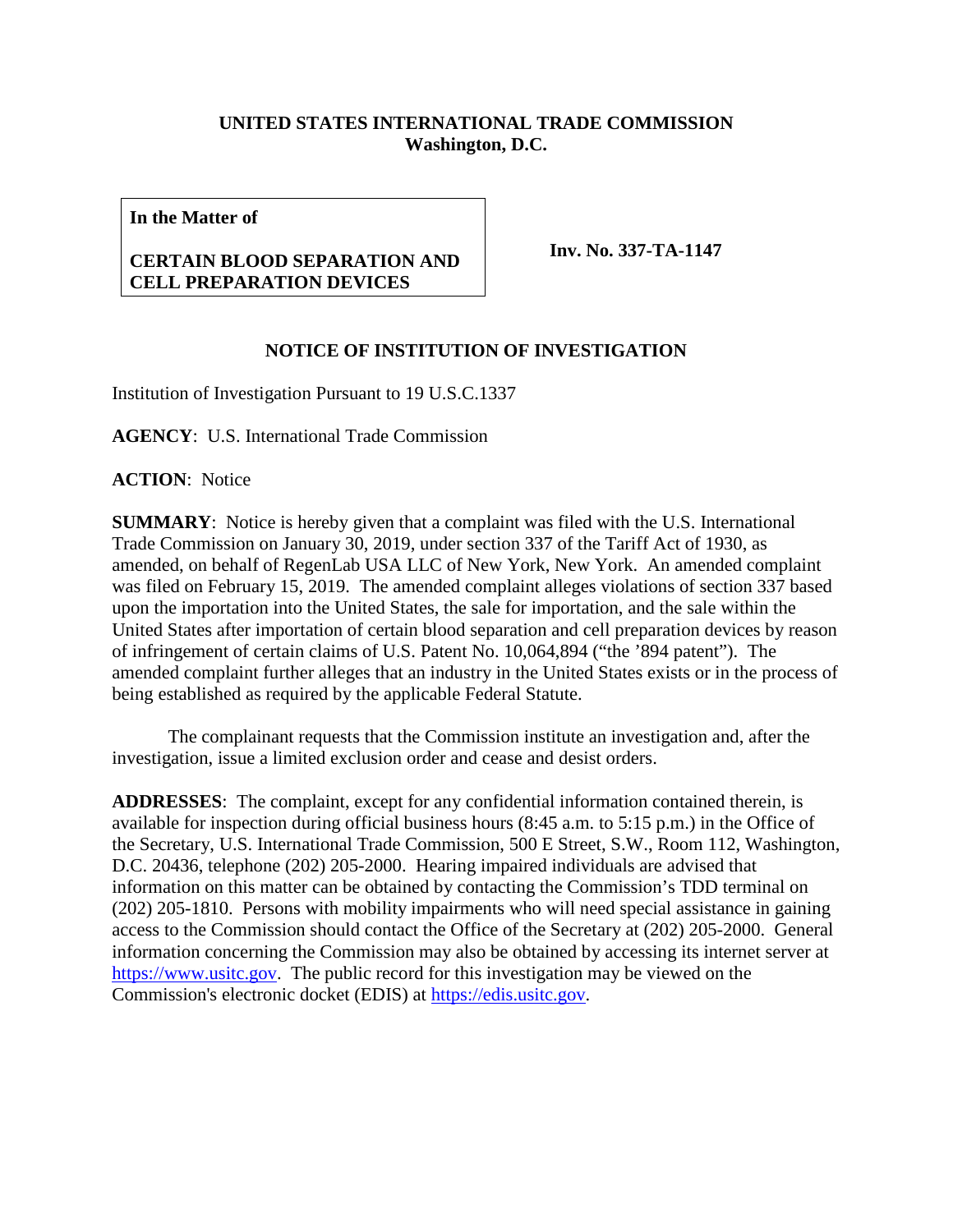**FOR FURTHER INFORMATION CONTACT**: The Office of Unfair Import Investigations, U.S. International Trade Commission, telephone (202) 205-2560.

## **SUPPLEMENTARY INFORMATION**:

**AUTHORITY**: The authority for institution of this investigation is contained in section 337 of the Tariff Act of 1930, as amended, 19 U.S.C. 1337, and in section 210.10 of the Commission's Rules of Practice and Procedure, 19 C.F.R. 210.10 (2019).

**SCOPE OF INVESTIGATION**: Having considered the complaint, the U.S. International Trade Commission, on March 6, 2019, **ORDERED THAT** –

(1) Pursuant to subsection (b) of section 337 of the Tariff Act of 1930, as amended, an investigation be instituted to determine whether there is a violation of subsection  $(a)(1)(B)$  of section 337 in the importation into the United States, the sale for importation, or the sale within the United States after importation of certain products identified in paragraph (2) by reason of infringement of one or more of claims 1-24 of the '894 patent, and whether an industry in the United States exists or in the process of being established as required by subsection (a)(2) of section 337;

(2) Pursuant to section 210.10(b)(1) of the Commission's Rules of Practice and Procedure, 19 C.F.R. 210.10(b)(1), the plain language description of the accused products or category of accused products, which defines the scope of the investigation, is "blood separation and cell preparation devices that allow clinicians to collect a patient's blood and separate platelet rich plasma from the blood, which is then used to treat the patient";

(3) For the purpose of the investigation so instituted, the following are hereby named as parties upon which this notice of investigation shall be served:

(a) The complainant is:

RegenLab USA LLC 575 Madison Avenue, Suite 1006 New York, NY 10022

(b) The respondents are the following entities alleged to be in violation of section 337, and are the parties upon which the complaint is to be served:

> Estar Technologies, Ltd. 15 Hamerkava Street Holon 5885111, Israel

Eclipse MedCorp, LLC 5916 Stone Creek Drive, Suite 120 The Colony, TX 75056